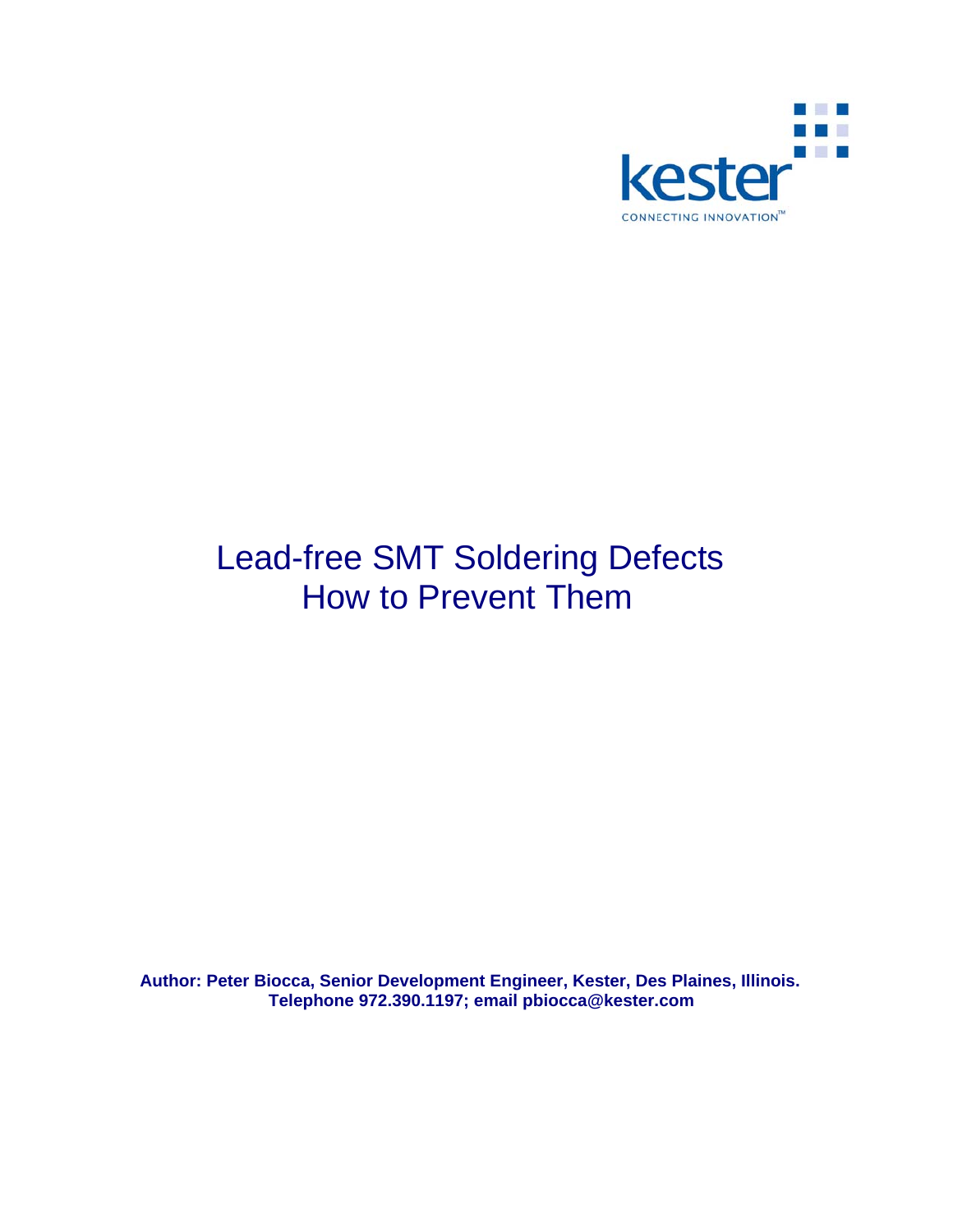# **Lead-free SMT Soldering Defects – How to Prevent Them**

Tin-Silver-Copper alloys are the primary choice for lead-free SMT assembly. Although there are other options available such as alloys containing bismuth or indium and other elements, tin-silver-copper solders, also known as SAC alloys are by far the most popular. They are used by approximately 65% of users, as last surveyed by Soldertec in 2003.

The lead-free SMT process differs from a 63/37 process in numerous ways. A good understanding of these differences when using SAC alloys, will enable process engineers to bring about the necessary changes to the SMT process and reduce soldering defects, increase lead-free assembly reliability and maintain production yields.

Often when a manufacturer transitions to lead-free soldering an increase in defects is noticed. This is often the result of a not properly implemented process. A well-defined, optimized and controlled lead-free process will not augment defect rates.

The main differences between a leaded and lead-free SMT process are summarized below:

- **Solder physical properties, melting point, surface tension, oxidation potential, metallurgy and metal leaching potential**
- **Higher peak temperatures**
- **Higher preheat temperatures**
- **Lead-free finishes for boards and components (preferred)**
- **Solder cosmetics and surface effects**
- **Solderability differences such as speed of wetting and spread**
- **Less self-centering or alignment of components**

The liquidus temperature of SAC alloys is 217-220  $\degree$ C; this is about 34 $\degree$ C above the melting point of eutectic 63/37. This higher melting range requires peak temperatures to achieve wetting and wicking to be in the range of 235-245°C. Lower peak temperatures can be used with SAC solders such as  $229^{\circ}$  C. This lower peak temperature often can only be used for boards with lower overall thermal masses or assemblies, which do not have a large thermal mass differential across the board. This lower peak temperature may also require extended times above liquidus (TAL).

Higher reflow profile temperatures will require the use of new solder paste flux chemistries. Solder paste flux accounts for nearly 50% of the solder paste volume. Its ingredients characterize the paste's rheological properties, its ability to print, avoidance of cold and hot slump, tack life, stencil life and abandon time.

As the preheat is engaged during reflow, the flux system will prevent hot slump, prevent oxidation of the metals to be joined, deoxidize the solder powder and remove oxides of the metals to be joined. The flux system insures an oxide free solder surface as to give the lowest surface energies to enable spread and wicking of solder.

After reflow is complete the flux system must be easily removed in water if it is a water washable paste or remain benign if it is a no-clean type paste. With some no-clean solder pastes the residue must not undergo complete polymerization as to remain pinprobeable.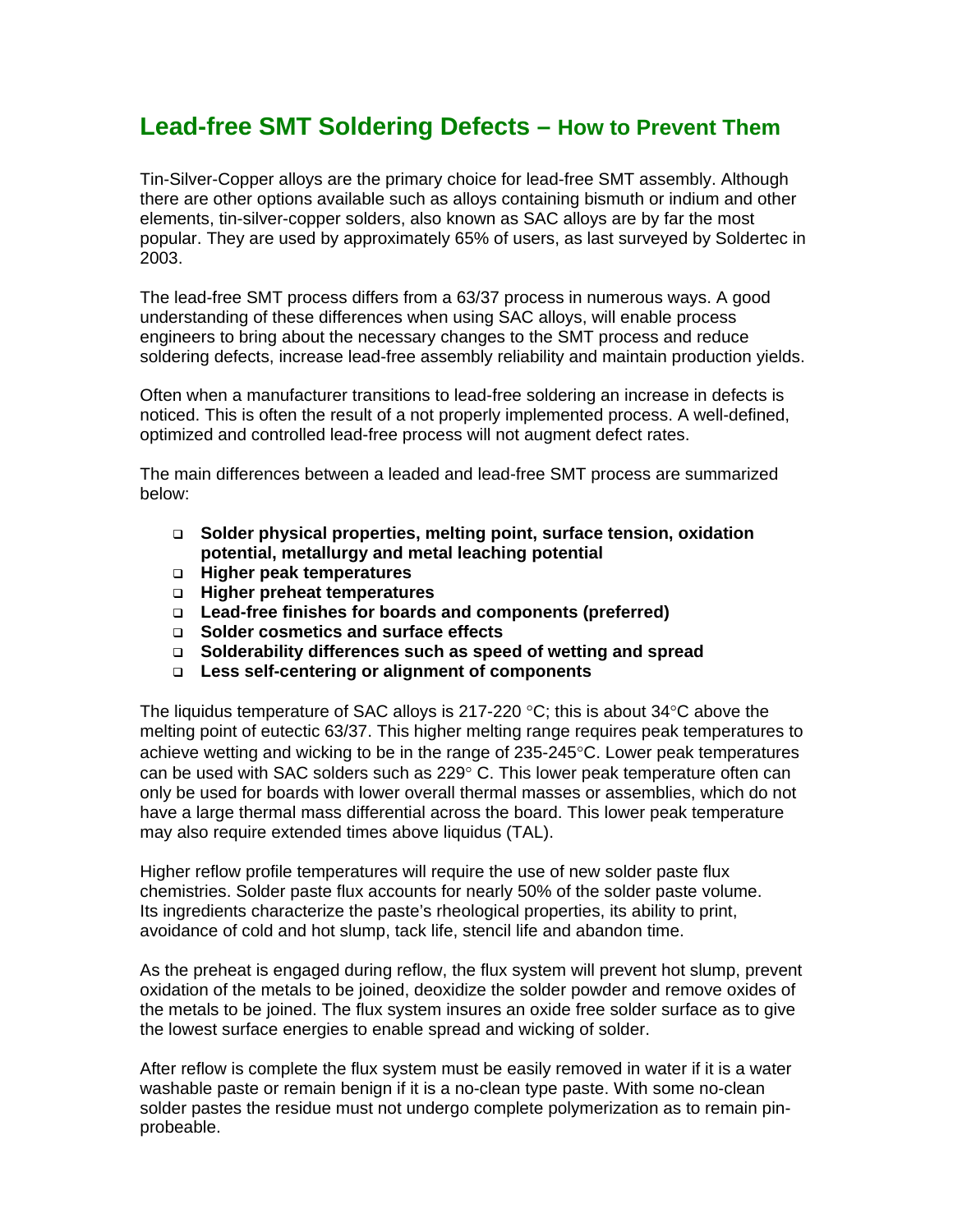The basic ingredients in a solder paste flux can be summarized as indicated below:

- **Resins solid and liquid types**
- **Activators, organic acid and/or hydrohalides**
- **Solvents and co-solvents**
- **Gelling agents**
- **Surfactants**
- **Chelating agents**

Solder paste manufacturers have had to revisit most of these ingredients to account for the higher temperatures experienced in the reflow operation. Most of these ingredients are organic compounds and thermal stability up to  $245^{\circ}$ C is essential to avoid issues of decomposition, oxidation, and polymerization of paste flux during reflow.

Lead-free solder pastes designed for lead-free alloys and also alloy specific will function best and help prevent solder defects.

# **Typical defects associated with lead-free reflow soldering are:**

- **Bridging**
- **Solder balls**
- **Mid-chip balling**
- **Poor wetting**
- **Voids**
- **Tomb-stoning**
- **De-wetting**

# **Bridging, Solder balls and Mid-chip Balling**

The first three defects bridging, solder balls and mid-chip balling can arise from the solder selection process. Since preheats are higher with lead-free, the hot slump character of the paste is critical; solder pastes with good hot slump at higher temperatures such as 185°C are needed. Traditional 63/37 paste has already melted and flowed at these temperatures; the gelling materials has broken down.

The example below, demonstrates this quite well, two SAC solder pastes are shown.





Both pastes were run through a reflow oven at 180°C. Paste B has better hot slump properties than Paste A and would less likely cause bridges, solder balls or mid-chip balling. For fine pitch components it is critical to select a lead-free paste with a heat stable gelling agent.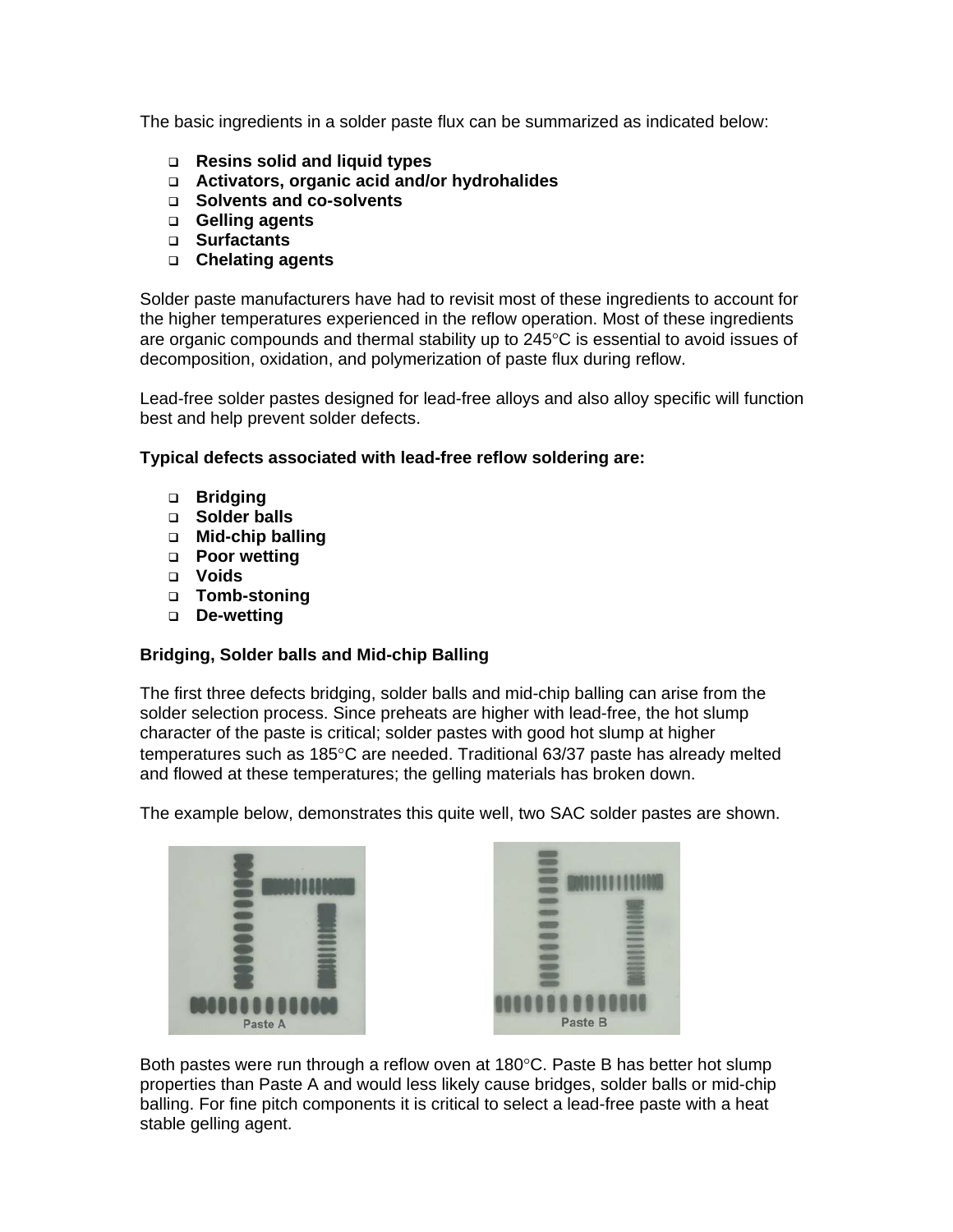

# **Poor wetting of terminations and pads**

Non-wetting or insufficient wetting is also encountered. It must be understood that different metallization will exhibit differing spread and wicking characteristics and also flux activity will play an important role. Lead-free SAC alloys during solderability testing using wetting balance instruments demonstrated the best wetting when water washable flux systems were used. No-clean flux systems containing less activator and/or free of halides demonstrated lower wetting speeds and lower maximum force readings.

Bare copper OSP boards, which have seen more than one thermal cycle, are prone to incomplete pad wetting. While pure tin, silver immersion finishes exhibit better solder spread. Ni/Au if the nickel is not affected with impurities or oxides will normally solder well. Below are two examples, one with SAC alloy on copper and the other on silver immersion; both QFP's were reflowed in air, using a SAC no-clean paste ROLO type flux.





SAC and bare copper OSP SAC and Silver Immersion

Poor solderability, insufficient wetting, poor wicking of solder, and large contact angles can also result from an inadequate thermal profile. It is very important to achieve good thermal equilibrium across the whole board, this becomes more important with lead-free since the peak temperature window is narrower. SAC alloys melts at 217°C while the peak temperature needs to be in the range of 235-245°C.

If BGA's are present on the lead-free assembly, these components act as heat sinks, the solder paste may not completely reflow under the BGA, while other smaller components may show good soldering. It becomes very important to establish good thermal profiling points across the board, including under BGA's. To properly insure wetting has occurred completely, optical inspection or X-ray inspection may be necessary.



A test board is essential for the first lead-free assembly to insure thermal requirements are met across the board. The diagram to the left, shows the proper way to measure the heat applied to the balls in the grid array.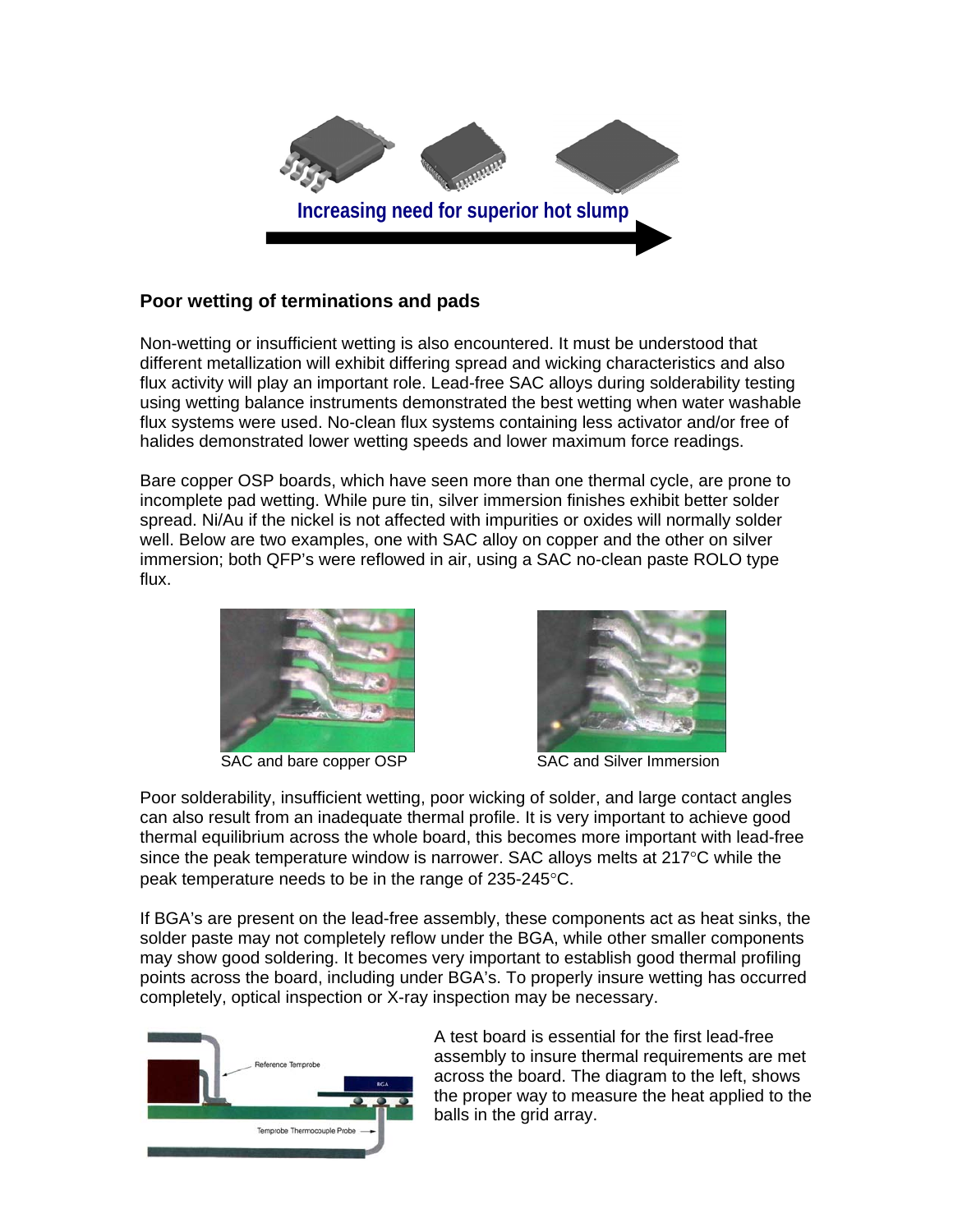





No wetting, due to low heat Excessive temperature Good thermal profile

The photo on the left shows balls, which have not undergone reflow due to insufficient heat. By measuring the temperature accurately at the ball site, this can be avoided. The temperature at the ball site had not seen 217°C the melting point of SAC balls.

The photo in the center shows what happens when excessive temperature is seen by the BGA, in this case the temperature was measured at about  $265^{\circ}$ C at the ball site.

The photo on the right, shows the proper collapse of lead-free balls with the thermal profile properly set. The standoff distance may be higher with lead-free SAC due to its higher surface tension.

There are other reasons why lead-free reflow demonstrates poor wetting and the main causes are summarized below:

- **Solder paste activity level is too low**
- **Excessive preheat temperatures**
- **Too long a preheat**
- **Difficult to solder finishes**
- **Insufficient time above liquidus temperature**
- **Excessive oxidation of parts to be joined**

Lead-free solder pastes require activation to be sustained beyond traditional tin-lead systems up to 217°C and beyond for SAC alloys. Like traditional 63/37 no-clean pastes, such as ROLO types, the prevention of oxidation to parts and boards is critical. Flux classifications such as ROM1 may contain halides and are therefore better able to cope with oxides or difficult to solder parts.

Tin-Silver-Copper solders wet most metal surfaces more slowly and adequate times above the melting point of the solder is needed to achieve good wicking and solder spread. Normally the range is 60-90 seconds with peak temperatures from 235-245°C.

If soldering is jeopardized by oxidation of parts to be soldered, this can be verified using solderability test methods such as the wetting balance test.

#### **Voids in lead-free joints and BGA's**

Much has been written about void prevention when soldering with lead-free solder pastes containing tin-silver-copper. Excessive solder voids can create a reliability issue especially in applications where the lead-free assembly will be exposed to thermal cycling conditions or in applications where the assembly will be exposed to vibration, or flexing during box builds. Also voids can reduce thermal performance and reduce electrical integrity.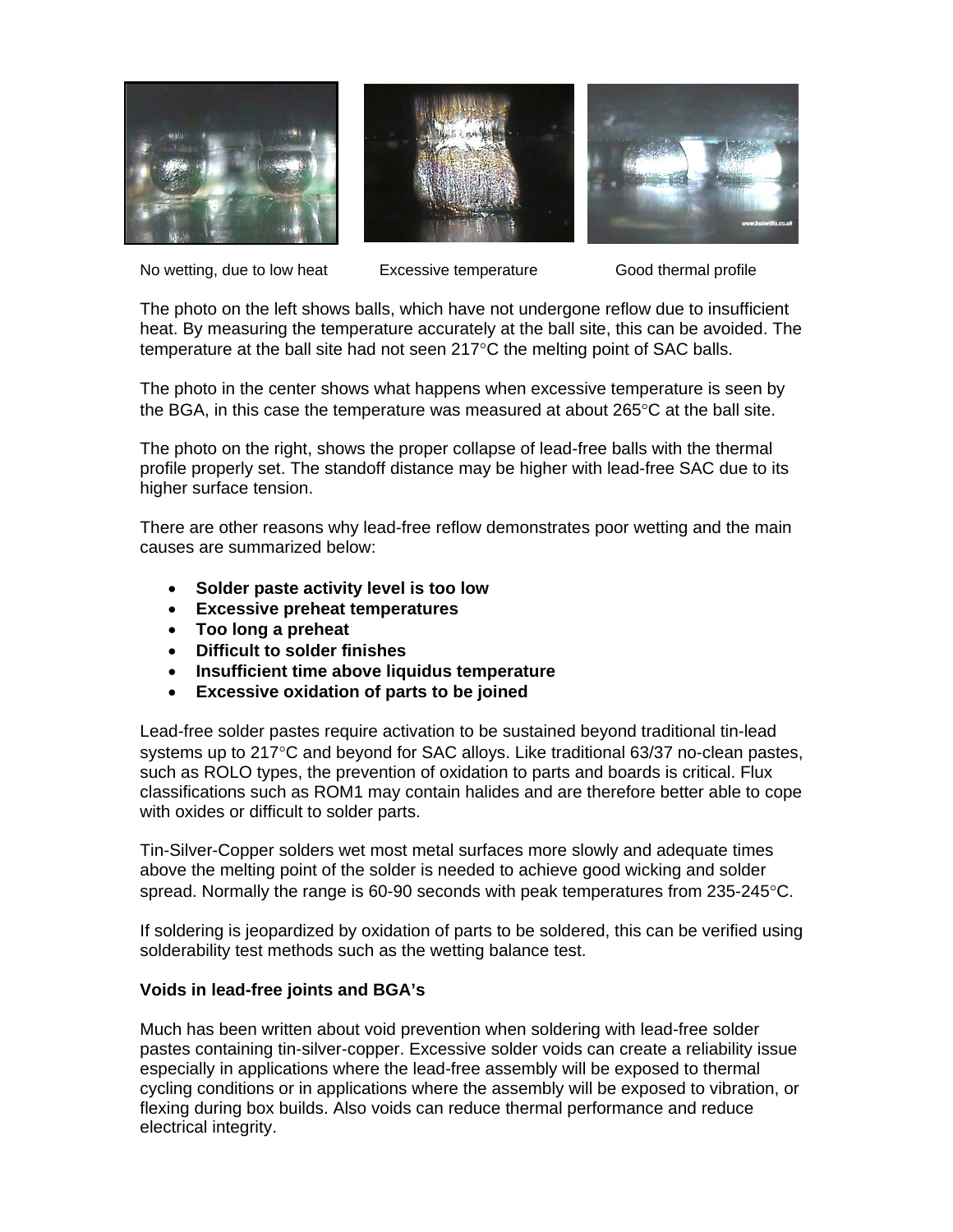It must also be stated that smaller voids can in cases increase reliability by changing the crack pattern. Studies have shown that there is no reduction in reliability when voids are present to up to 25% by volume in the joint. Voids can act as stress relievers, due in part to the compressive nature of air pockets.

This is documented in the technical paper, Voiding: Occurrence and Reliability Issues with Lead-free, by Martin Wickham of the National Physical Laboratory.

#### **Some causes of voids in joints are summarized below:**

- **Solder paste chemistry**
- **Solder surface tension effects**
- **Thermal profile**
- **Oxidation of the outer surface of solder joints**
- **Termination geometries, joint shape**
- **Metallization of finishes for boards and components**
- **Component board out-gassing during reflow**



X-Ray, Voids in QFP joints X-Ray, Voids in BGA 's



Lead-free alloys such as SAC alloys have slight higher surface tensions when compared to 63/37. It is important to select a solder paste which has a flux chemistry designed for the higher preheats and peak temperatures. Choosing a solder paste, which does not contain resins and activators which decompose at these higher temperatures is the primary factor in void reduction. Good solder paste manufacturers are designing flux systems for lead-free alloys. The voiding potential information is often available for use during the paste selection process.

Optimizing the reflow profile as to remove any volatiles by extending the preheat times and increasing the time above liquidus will also help in reducing void entrapment. Insuring components and boards are free of moisture and plating contaminants will also help to reduce voids. It has been shown that copper OSP tends to produce slightly higher volume of voids when compared to Ni/Au and silver immersion, which produce much less.

In some cases joint geometries are contributors. Components such as leadless chip carries or large flat surfaces, perpendicular to the board will prevent out-gassing during the soldering process; this results in void increases. Solder flux by-products both liquid and gases, will have to slowly make their way upwards. Component geometries, which prevent the proper upward flow, will usually result in an increase in voids.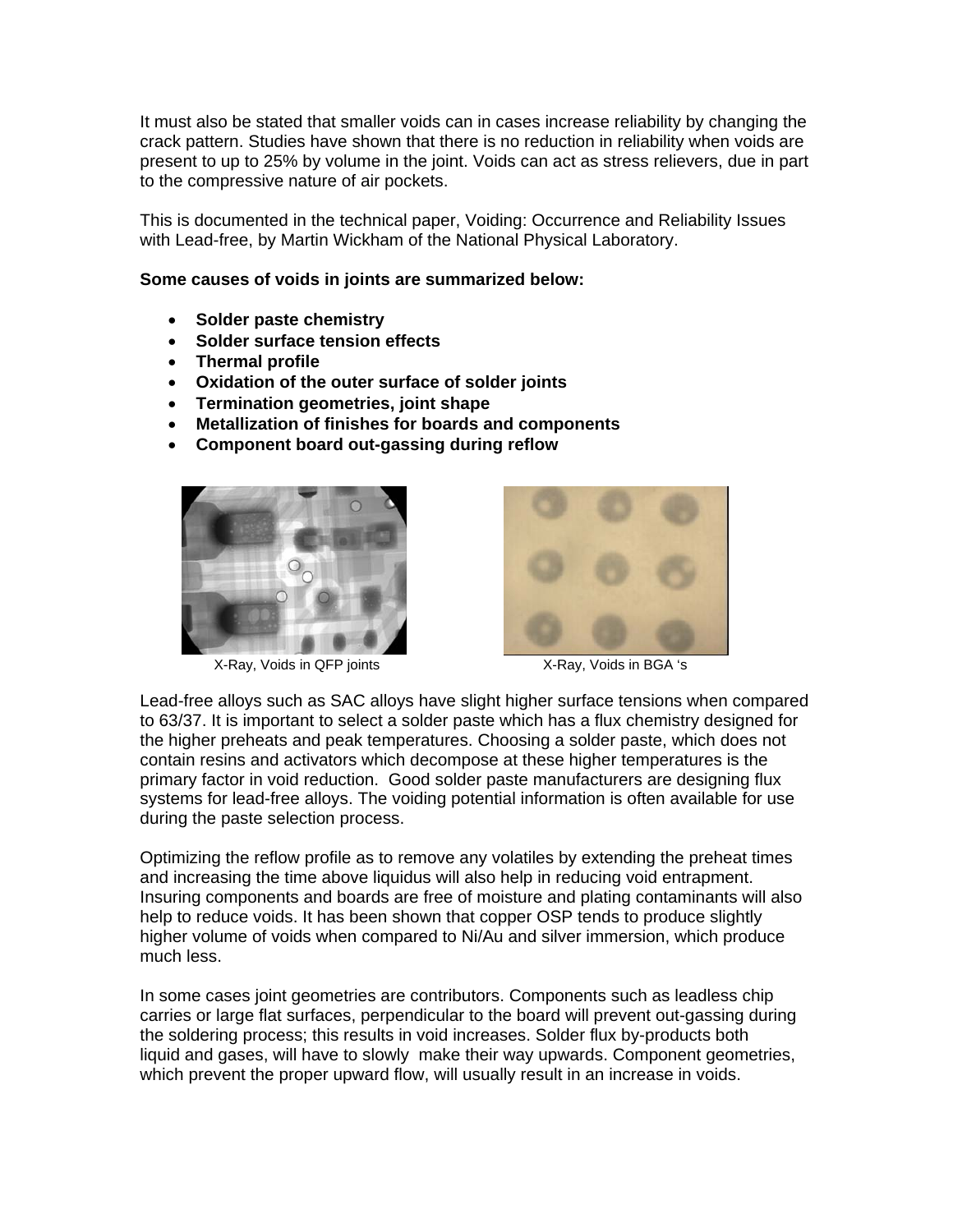### **Tombstoning defects with lead-free**

Lead-free may increase the uplifting of smaller components. This is due in part to the reduced wetting behavior of lead-free alloys. Component placement is more important with lead-free alloys since less centering will occur during reflow. This can increase the incidence of tombstones.

SAC305 tends to reduce tombstones, this alloy has a concentration of 96.5 Tin, 3.0 Silver and 0.5 Copper and has melting range of  $217-220^{\circ}$ C. Because of the small pasty range the component prone to tombstone is tacked by the initial melting phase of the alloy.

A solder paste, which exhibits excessive out-gassing during the initial stages of the melting of the solder powder, will also increase tombstone defects. The paste manufacturer must carefully choose resins and solvents, which do not decompose or vaporize at the melting point of the alloy.

#### **De-wetting with lead-free**

De-wetting is often due to a lack of flux activity. This behavior rarely occurs with waterwashable type pastes since these pastes are highly activated. Lower activity solder pastes in the category of ROLO, halide free no-cleans pastes tend to create this on more difficult finishes such bare copper OSP or on Ni-Au where the nickel base metal, may have experienced oxidation or plating contamination.

Below are test coupons on which SAC no-clean paste was applied to two surfaces. The test coupons were then reflowed in air using the manufacturer's recommended thermal profile. The one on the right shows de-wetting while the one on the right exhibits good wetting. The pooling of the solder was due to the base metal being difficult to solder to. The molten solder initial spread across the surface but not a good enough intermetallic bond was formed, resulting in surface tension pulling the solder away.





SAC De-wetting SAC Good wetting

**Ways to reduce or prevent de-wetting with lead-free SMT are:** 

- **Select a paste with excellent activity up to the melting point of the alloy, 217**°**C for SAC alloys**
- **Use a more active flux system**
- **Insure metals to be joined are oxide-free as possible**
- **Insure base metals are solderable with the selected flux type**
- **Reduce the preheat time or temperatures as to preserve flux activity**
- **Increase time above liquidus (217** °**C), if flux activity is good**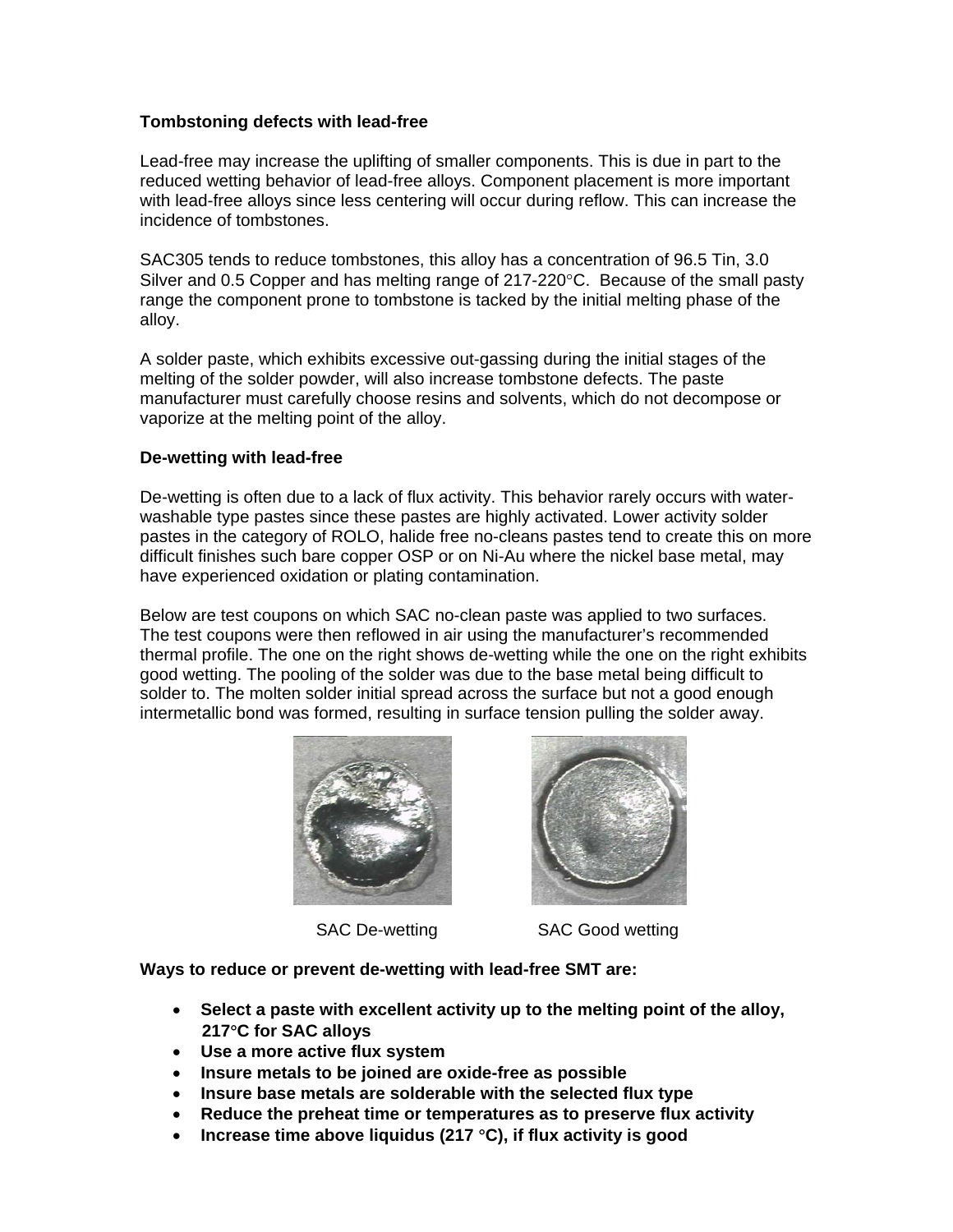# **Excessive dullness and surface effects with lead-free**

SAC alloys offer solder joints which are less reflective than 63/37; the contact angles tend to also be higher and spread is less. These are not considered defects but only cosmetic.

If air reflow is used, SAC joints will be less bright and show surface effects such as crazing which are due to the intermetallics within the solder and oxidation effects.

If nitrogen reflow is used the joints will be more reflective and spread will be enhanced.

Below are two photos. The one on the left is 63/37, while the other shows joints done with SAC305 alloy.



<sup>63/37</sup> Solder in air SAC Solder in air

Lower peak temperatures and lower times above liquidus will reduce both intermetallic growth but also increase the overall brightness of the solder joints.



63/37 Solder in air SAC Solder in air



Proper training will be required when transitioning to lead-free assembly. Operators will need to be given quality acceptance criteria for solder joints that will look quite different from traditional leaded systems.